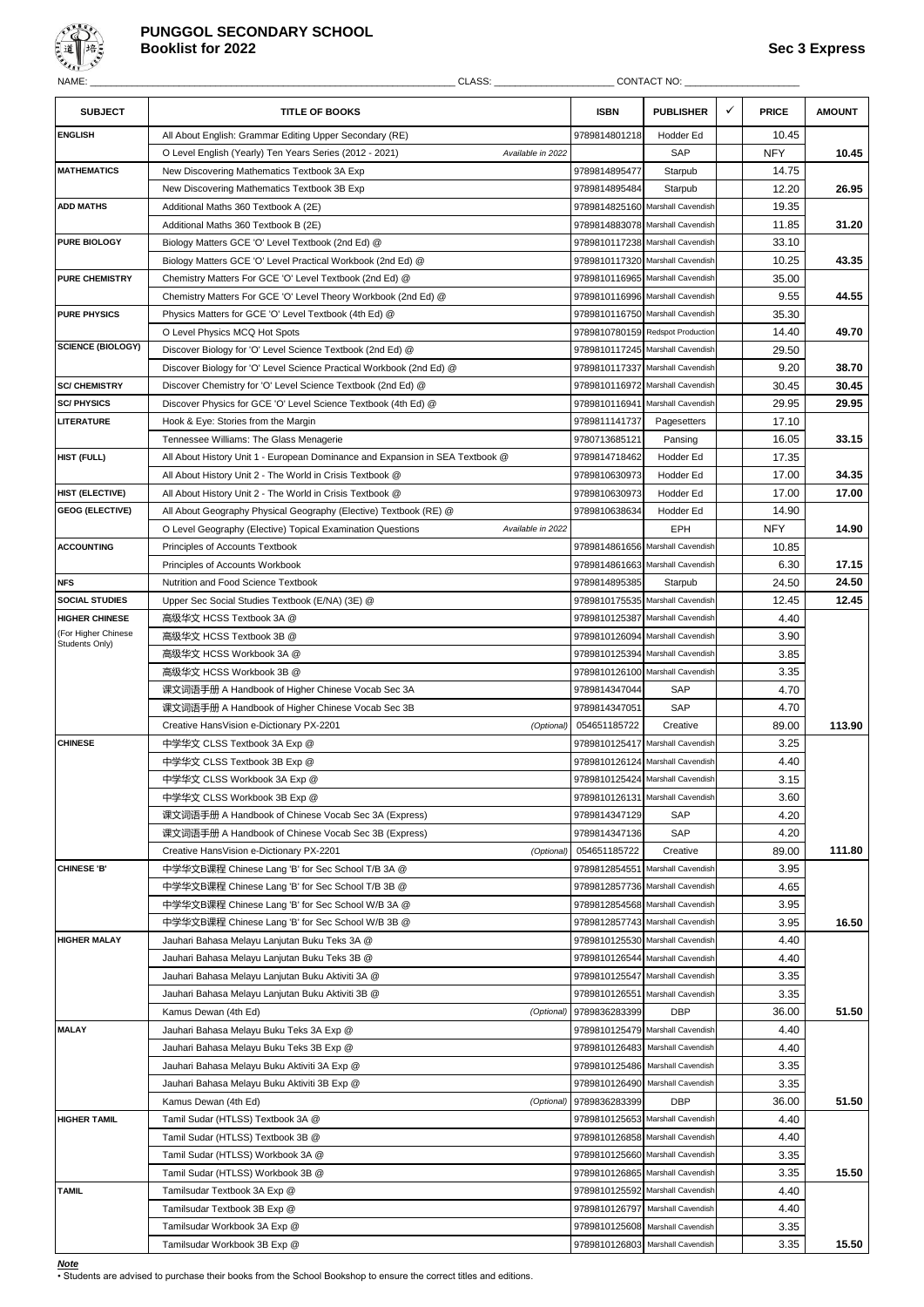• Items sold are not returnable. Please check your purchase before you leave the premises. • For exchange, please PRODUCE ORIGINAL RECEIPT and BOOKLIST within 7 days of purchase. Items must be in MINT/SALEABLE CONDITION.

• GST Reg No: M2-0015491-6 • NFY: Not Fixed Yet, @:Last year in use